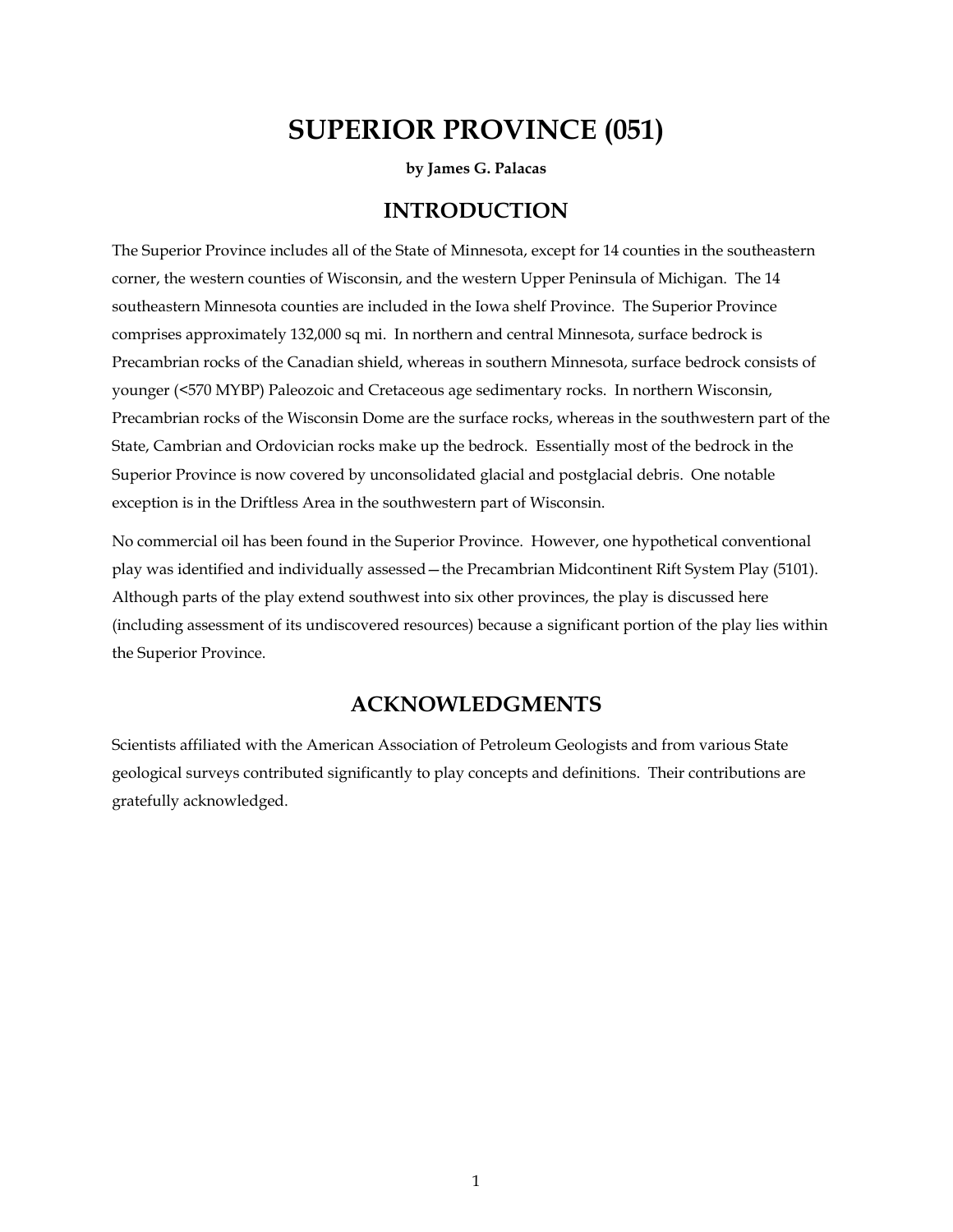# **CONVENTIONAL PLAY**

#### **5101. PRECAMBRIAN MIDCONTINENT RIFT SYSTEM PLAY (HYPOTHETICAL)**

This hypothetical conventional play consists of possible oil and gas accumulations in structural and stratigraphic traps associated with the 800 mi long Midcontinent Rift System (MRS). This system, a failed continental rift of middle Proterozoic age (1.1 billion yrs) delineated by gravity and magnetic anomalies, extends from the central Lake Superior region to central Kansas. A related arm of the rift, which extends from eastern Lake Superior southeastward to the southern boundary of Michigan, is evaluated in the Michigan Basin Province (063) as Play 6315. Besides the Superior Province, the MRS also occupies portions of the Iowa Shelf, Forest City Basin, Nemaha Uplift, Salina Basin, Sedgewick Basin, and Cambridge Arch-Central Kansas Uplift Provinces. The play covers about 57,000 sq mi.

In general, the MRS is characterized by broad medial horsts, composed mostly of layered basaltic volcanic rock, bounded by high-angle normal or reverse faults and flanked by asymmetric halfgrabenlike basins filled primarily with sedimentary clastic rock, as much as 30,000 ft thick (Wold and Hinze, 1982; Hatch and Morey, 1985; Dickas, 1986; Mudrey, 1986; Anderson, 1990; and references listed therein). Sedimentary basins have also developed in places atop the horsts filled with 6,500-3,000 ft of clastic material (Chandler and others, 1989). Throughout portions of the rift, the horst/graben structures have been separated by transverse, scissor-like fault systems or accommodation zones (Chandler and others, 1989; Mudrey and Dickas, 1989). Most of the rift is concealed by Phanerozoic strata or waters of Lake Superior. Volcanic and sedimentary rocks of the rift system are exposed only in the Lake Superior region where the sedimentary rocks have been assigned to the upper Keweenawan Supergroup, comprised of the Bayfield Group above and Oronto Group below. The Nonesuch Formation, middle member of the Oronto Group, is the only identified petroleum source rock within the Keweenawan Supergroup. Besides being relatively organic rich, containing as much as 3.0 weight percent total organic carbon (TOC) (Imbus and others, 1990), the Nonesuch is especially noted for its capability to generate liquid hydrocarbons as attested to by live oil seeps from subsurface fractures within Nonesuch shales in the White Pine Copper Mine, Keweenaw Peninsula, Mich. (Robert W. Seasor, White Pine Copper Company, oral commun.).

Structural and stratigraphic traps associated with the rift were formed initially by crustal extension and sedimentary facies distribution. In late rift development near the end of the Proterozoic, tectonic inversion was superimposed resulting in compressional and wrench structures in different segments of the rift.

Petroleum exploration interest in the MRS began in the early 1980's resulting in the drilling of several key wildcat wells: the Texaco No. 1 Poersch well, Washington Co., Kans. (1985) (Berendsen and others, 1988); the Producers Engineering 1-4 Finn well, Marshall Co., Kans. (1986) (Newell and others, 1993); the Amoco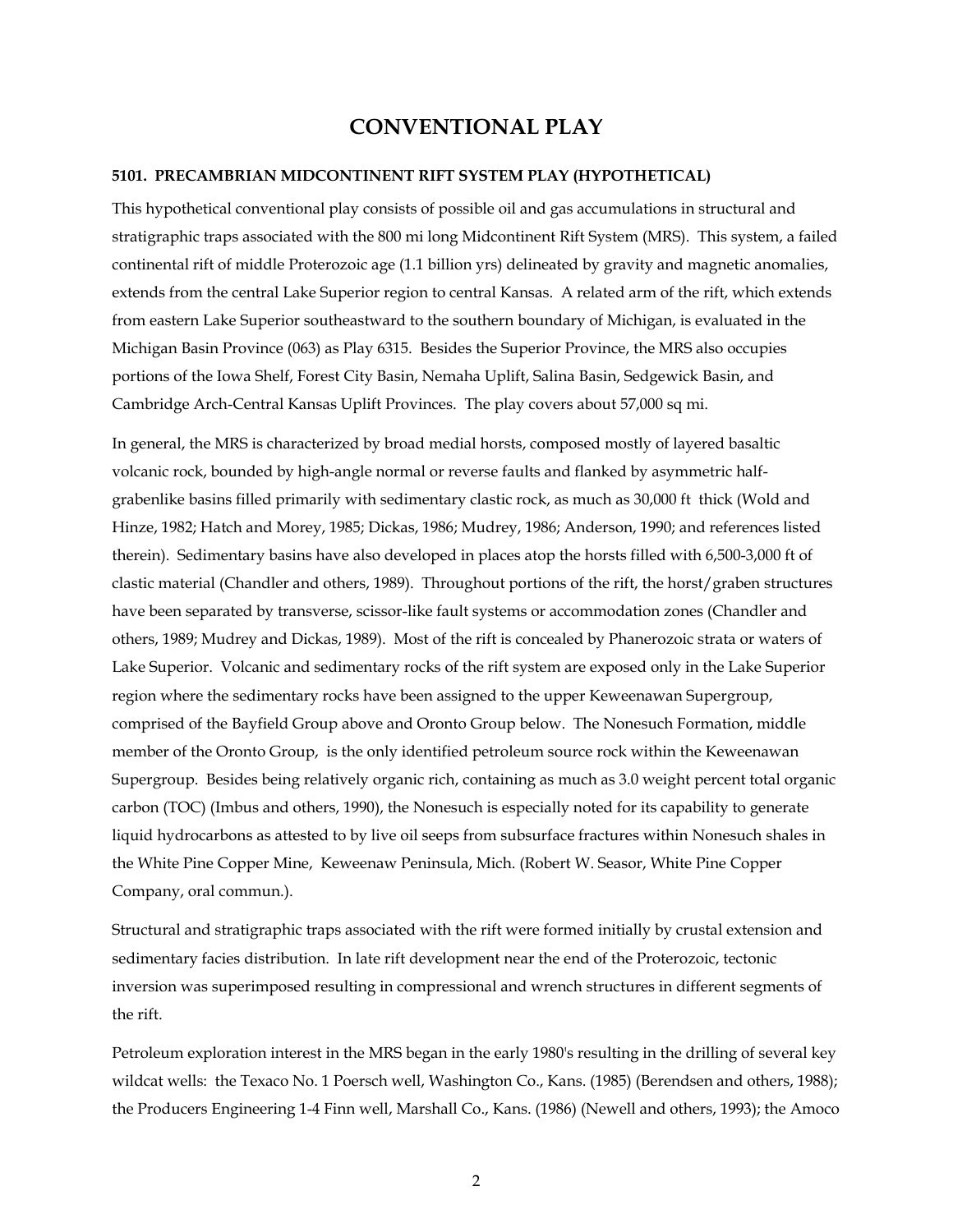No. 1 M. G. Eischeid well, Carroll Co., Iowa (1987) (Anderson, 1990; Palacas and others, 1990); and the Terra 7-22 Patrick well, Bayfield Co., Wis. (1992) (Palacas and Burruss, 1994). Although not a result of petroleum exploration, another key well, the Lonsdale 65-1, drilled in the mid-1960's in Rice County, Minn., is included herein because of its strategic importance in assessing a portion of the Minnesota segment of the MRS. It penetrated 1898 ft of the Solor Church Formation which correlates with the Oronto Group (Hatch and Morey, 1985).

The impetus for the search of oil and gas in this Precambrian rift setting was spurred on not only by the identification of an organic-rich source rock (Nonesuch Fm.) and its associated indigenous live crude oil seeps (Pratt and others, 1991) but also by the attraction of large petroleum reserves in other rift basins of the world (for example, North Sea, Gulf of Suez, and Pripyat Basin) and the proven production of giant petroleum reserves in other Precambrian terranes, such as Lena-Tunguska Petroleum Province, Eastern Siberia; Sichuan Basin, southern China; and the Upper Proterozoic Huqf Group, Oman.

In the following discussion of various attributes of the MRS Play, most of the information, unless stated otherwise, has been gleaned from reports focusing on the Lake Superior segment of the rift.

**Reservoirs:** Primary targets are fluvial, deltaic and (or) shoreline sandstones, as much as 30 ft thick, that occur (1) within the Nonesuch Formation, particularly in the lower part, where porosities are as much as 13 percent (avg. ~8.0 percent) and (2) in the underlying upper Copper Harbor Conglomerate where porosities are as much as 13 percent and average about 7 percent. Other potential reservoirs include fractured shales within the Nonesuch Formation and sandstones in the overlying Freda Sandstone in which porosities have been measured as high as 18 percent. In the deep portion of the flanking Defiance Basin of western Iowa, sandstones that are probably equivalent to the Copper Harbor Conglomerate of the Lake Superior region (cumulative thickness 127 ft ) have generally low porosities averaging 4.4 percent (max 6.0 percent) (Schmoker and Palacas, 1990). In Kansas, in the Texaco Poersch No. 1 well, upper Keweenawan arkose and arkosic sandstone are generally tight (porosities ~2 percent) but one 22-ft sandstone unit, at 11,054 ft exhibited a porosity of 15 percent (Berendsen and others, 1988).

**Source Rocks:** The Nonesuch Formation ranges from 250 to 700 ft in thickness (avg almost 600 ft) and consists of interbedded dark-gray to black siltstone, silty shale, and sandstone. It is the finely laminated silty to calcareous shale that contains the highest proportion of organic matter, as high as nearly 3.0 percent TOC (avg. ~0.6 percent) (Imbus and others, 1990; Pratt and others, 1991). The source rock is characterized chiefly by type II and type I kerogens and is moderately mature ( $T_{\text{max}}$ , 435-440<sub>i</sub>C). Based primarily on stratigraphic relationships, many geoscientists have suggested a lacustrine depositional environment for the Nonesuch, but based on compositional traits of the organic matter, a marine or estuarine environment cannot be ruled out. In the Minnesota segment of the rift, at the Lonsdale 65-1 well, dark-gray mudstone of the Solor Church Formation has TOC contents ranging from 0.13 to 1.77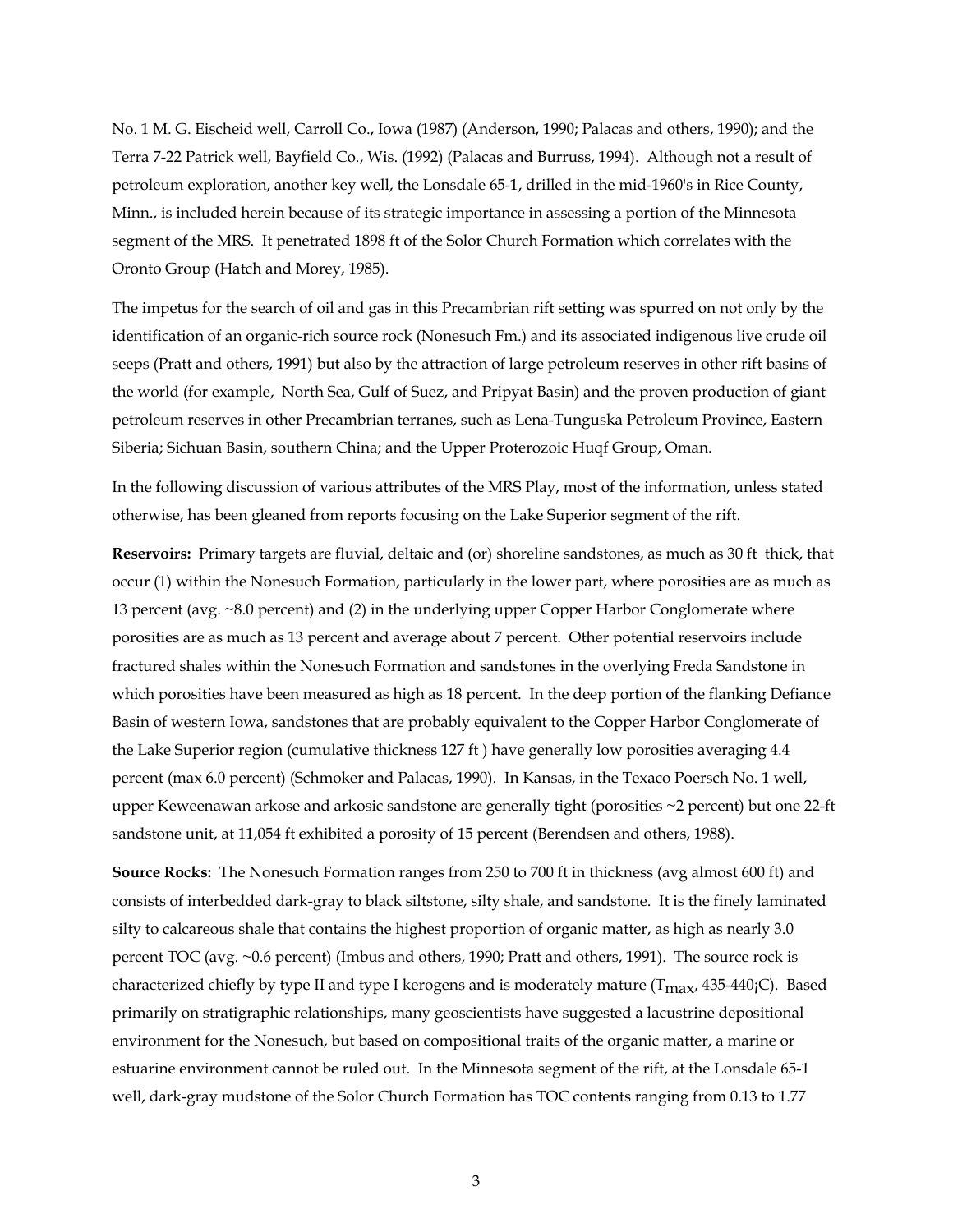percent (avg. 0.4 percent) and is overmature with respect to oil generation ( $T_{\text{max}}$  494<sub>i</sub>C). In the deep portion of the flanking basin in the Iowa segment, the silty shales of the Nonesuch Formation equivalent contain as much as 1.4 percent TOC (avg 0.6 percent) and are also overmature (avg  $T_{\text{max}}$  503<sub>i</sub>C). In the Kansas portion of the rift, in the upper section of the Rice Formation (1-4 Finn well), dark-gray siltstone averages about 0.7 percent TOC and is well into the oil generation window ( $T_{\text{max}}$  445-451<sub>j</sub>C). Although the organic matter is oil prone, the type of hydrocarbons generated, oil or gas, would depend largely on the degree of maturation of the source rock. For example, in the overmature settings in the areas of the Lonsdale No. 1-4 and the Eischeid No. 1 wells, Minnesota and Iowa segments of the rift, respectively, the choice hydrocarbons would be natural gas.

**Timing and migration of hydrocarbons:** During the extensional phase of tectonism, the Nonesuch Formation and its equivalents generated oil and gas especially in the deeper portions of the basins before the second phase of compressional tectonics took place. In the shallower portion of the flanking basins, a second phase of oil and gas generation probably occurred after the deposition of Paleozoic sediments. Also, hydrocarbons that might have accumulated in structural and stratigraphic traps in the initial phases of rifting might have remigrated into structures formed during the compressional episode.

**Traps:** A dual stage of tectonism has provided a multiplicity of trapping conditions. However, different styles of fault-related structures are to be expected in different segments of the rift: in Kansas, rotated, half graben structures; in Iowa, overthrust and normal faults; and along the southern Lake Superior region, high-angle reverse faults. Tectonic inversion has also created large as well as small structural features which could contain giant accumulations of hydrocarbons. In south-central Minnesota, seismic reflection has documented large anticlinal features that resemble flower structures which could be associated with wrench-type motion or foreland compression generated during inversion (S. M. Landon, Denver, CO, 1993, written commun.). Drag folds against reverse faulting offer multiple reservoir possibilities. Stratigraphic traps are also possible. Changing depositional environments forming offshore bars and alluvial-fan deposits offer potential entrapment structures. The most prominent seal would be shales within the Nonesuch Formation itself. Other seals may be found in tight horizons in the overlying Freda Sandstone and in the Bayfield Group. Faulting producing gouging may also account for some seals. Drilling depths would vary from 3,000 ft to perhaps as much as 25,000 ft.

Exploration status: Throughout the areal extent of the MRS (about 57,000 sq mi<sup>)</sup>, only 5 wells have penetrated the lower Keweenawan Supergroup rocks which have the highest potential for hydrocarbon reserves. To date, no commercial oil or gas accumulations exist. It is a purely hypothetical play.

**Resource potential:** This is a high risk play. Because of the very few wells that have been drilled in the area, it is safe to say that the entire MRS has not been adequately tested. For example, in the Defiance Basin, western Iowa, only the deepest portion of the flanking basin has been tested where potential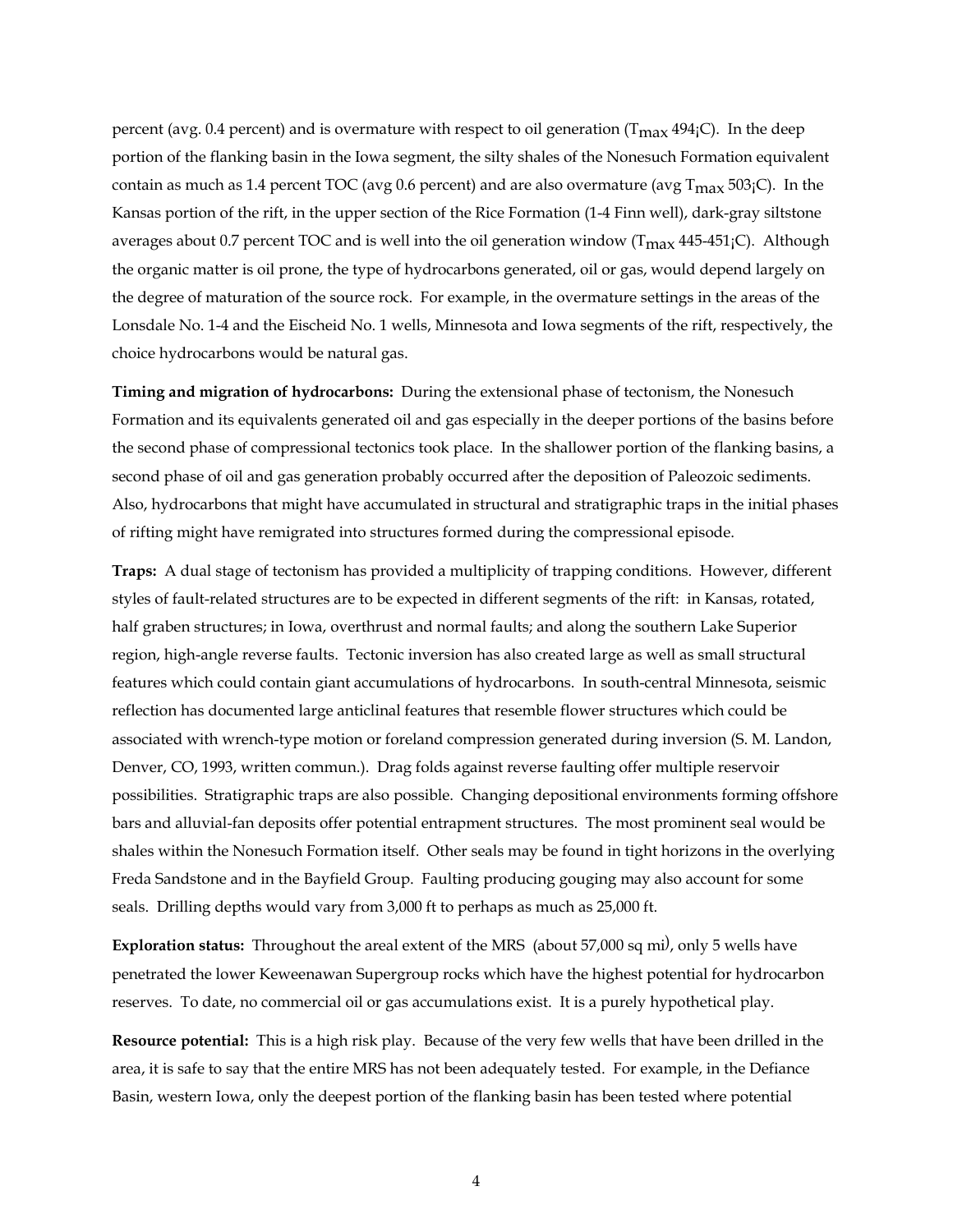source rocks are overmature and reservoir porosities poor. However, we speculate that equivalent source rock facies might have fair to good source rock potential if present at shallower depths of burial, under lower levels of thermal maturity, along the basin flanks, away from the frontal fault zone of the medial horst.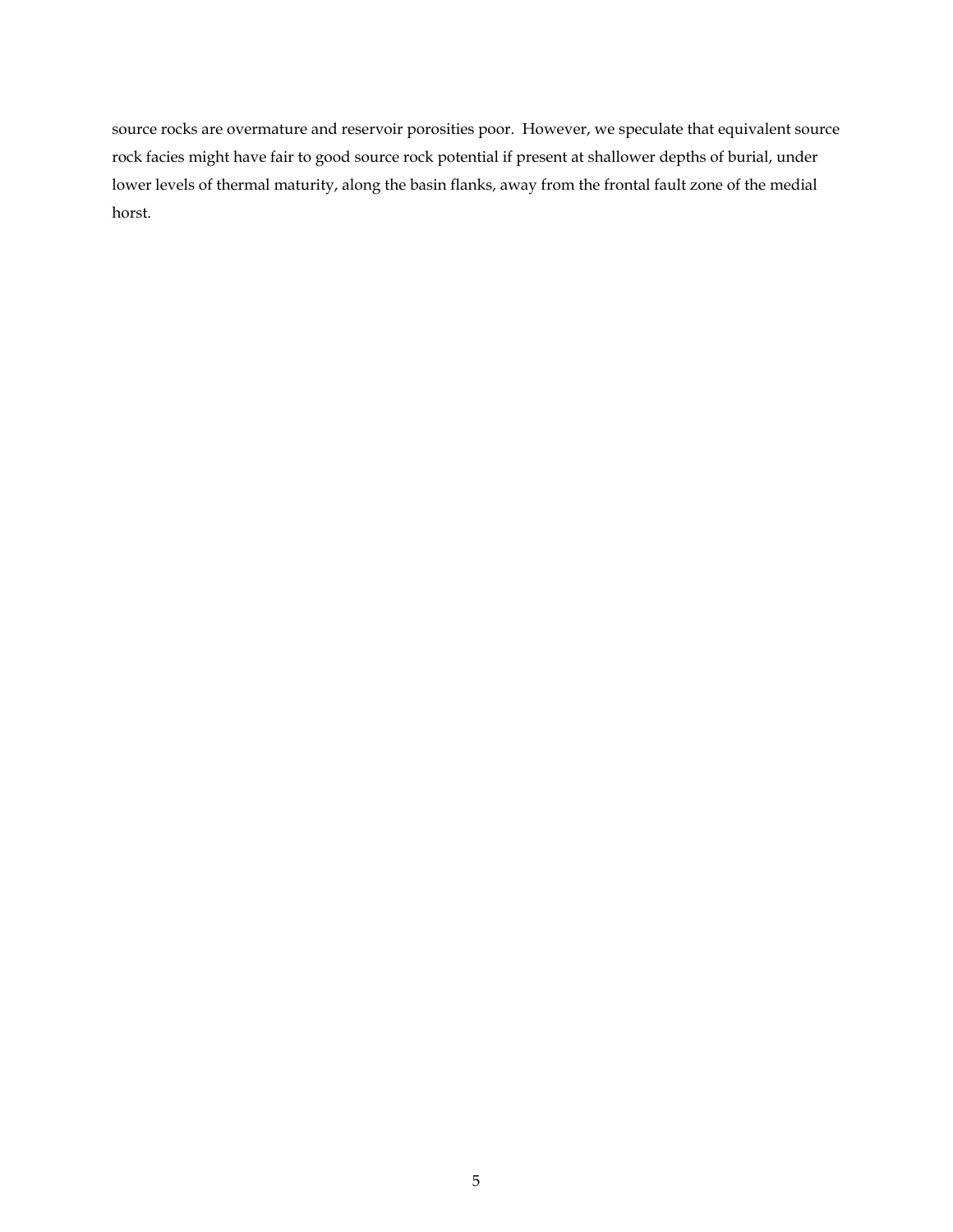# **UNCONVENTIONAL PLAYS**

There are no unconventional plays described in this province report. However, unconventional plays listed in the surrounding provinces may include parts of this province. Individual unconventional plays are usually discussed under the province in which the play is principally located.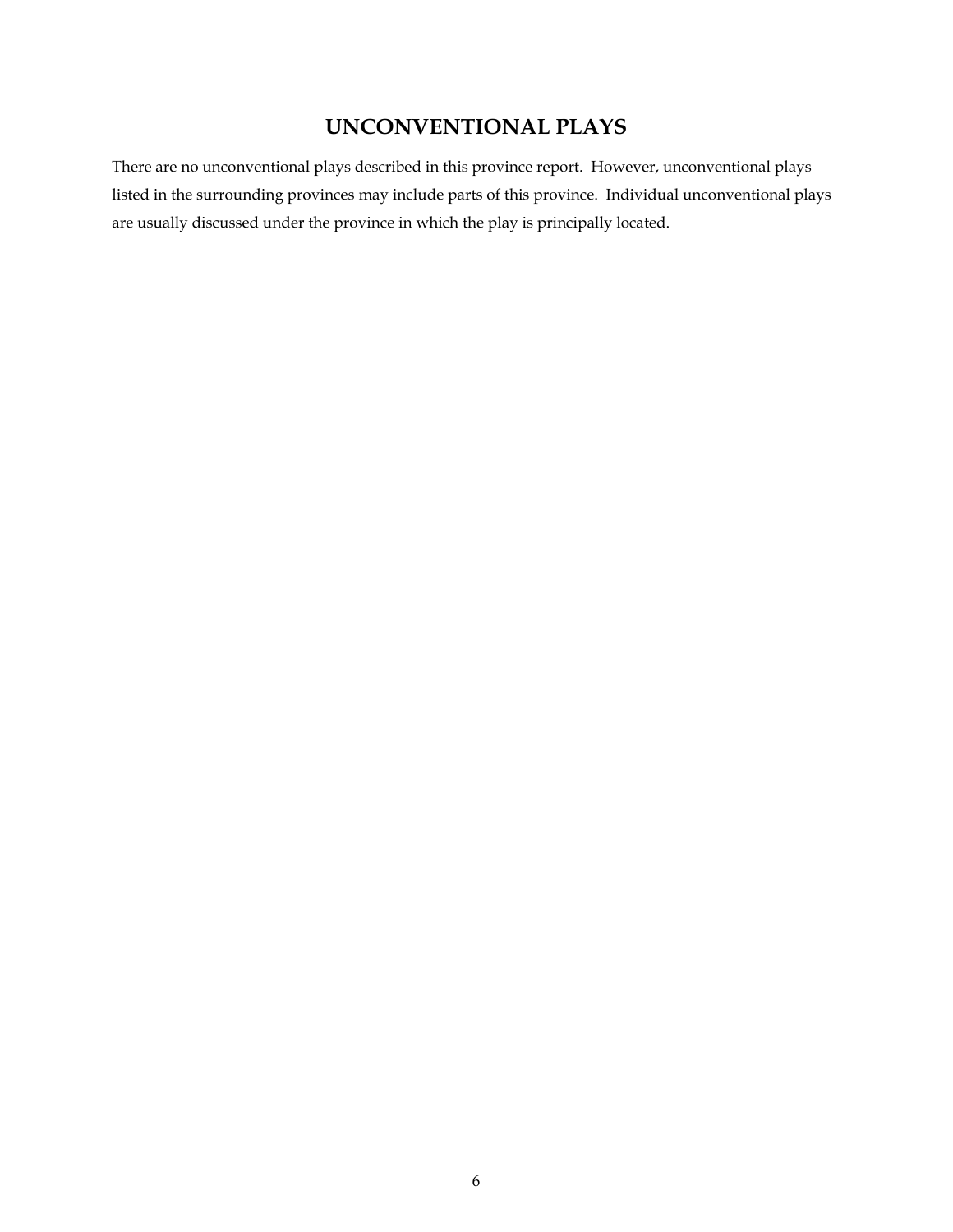### **REFERENCES**

- Anderson, R.R., ed., 1990, The Amoco M. G. Eischeid #1 deep petroleum test, Carroll County, Iowa- preliminary investigations: Iowa Department of Natural Resources Special Report 2, 185 p.
- Berendsen, Pieter, Borcherding, R.M., Doveton, J.H., Gerhard, L.C., Newell, K.D., Steeples, D.W., and Watney, W.L., 1988, Texaco Poersch #1, Washington County, Kansas--preliminary geologic report of the pre-Phanerozoic rocks: Kansas Geological Survey Open-File Report 88-22, 116 p.
- Chandler, V.W., McSwiggen, P.L., Morey, G.B., Hinze, W.J., and Anderson, R.R., 1989, Interpretation of seismic reflection, gravity, and magnetic data across Middle Proterozoic Mid-Continent Rift System, northwestern Wisconsin, eastern Minnesota, and central Iowa: American Association of Petroleum Geologists Bulletin, v. 73, no. 3, p. 261-275.
- Dickas, A.B., 1986, Comparative Precambrian stratigraphy and structure along the Mid-Continent rift: American Association of Petroleum Geologists Bulletin, v. 70, p. 225-238.
- Hatch, J.R., and Morey, G.B., 1985, Hydrocarbon source rock evaluation of Middle Proterozoic Solor Church Formation, North American Mid-Continent rift system, Rice County, Minnesota: American Association of Petroleum Geologists Bulletin, v. 69, p. 1208-1216.
- Imbus, S.W., Engel, M.H., and Elmore, R.D., 1990, Organic geochemistry and sedimentology of Middle Proterozoic Nonesuch Formation--hydrocarbon assessment of a lacustrine rift deposit, *in* Katz, B.J., ed., Lacustrine basin exploration: American Association of Petroleum Geologists Memoir 50, p. 197-208.
- Mudrey, M.G., Jr., ed., 1986, Precambrian petroleum potential, Wisconsin and Michigan: Geoscience Wisconsin, v. 11, 85p.
- Mudrey, M.G., Jr. and Dickas, A.B., 1989, Fundamental unit differentiation of the Middle Proterozoic Midcontinent Rift System, North America: 35th Annual Meeting Institute on Lake Superior Geology Proceedings, v. 35, part 1, p. 60-62.
- Newell, K.D., Burruss, R.C., and Palacas, J.G., 1993, Thermal maturation and organic richness of potential petroleum source rocks in Proterozoic Rice Formation, North America Mid-Continent Rift System, Northeastern Kansas: American Association of Petroleum Geologists Bulletin, v. 77, no. 11, p. 1922- 1941.
- Palacas, J.G. and Burruss, R.C., 1994, Preliminary source-rock and maturity evaluation of the Precambrian Nonesuch Formation in the Terra Patrick #7-22 borehole, Midcontinent Rift System, Bayfield County, Wisconsin: Institute on Lake Superior Geology Proceedings, 40th Annual Meeting, Houghton, MI, v. 40, pt. 1, p. 53.
- Palacas, J.G., Schmoker, J.W., Daws, T.A., Pawlewicz, M.J., and Anderson, R.R., 1990, Petroleum sourcerock assessment of Middle Proterozoic (Keweenawan) sedimentary rocks, Eischeid #1 well, Carroll County, Iowa, *in* Anderson, R.R., ed., The Amoco M. G. Eischeid #1 Deep Petroleum Test, Carroll County, Iowa: Iowa Department of Natural Resources Special Report Series 2, p. 119-134.
- Pratt, L.M., Summons, R.E., and Hieshima, G.B., 1991, Sterane and triterpane biomarkers in the Precambrian Nonesuch Formation, North American Midcontinent Rift: Geochimica et Cosmochimica Acta, v. 55, p. 911-916.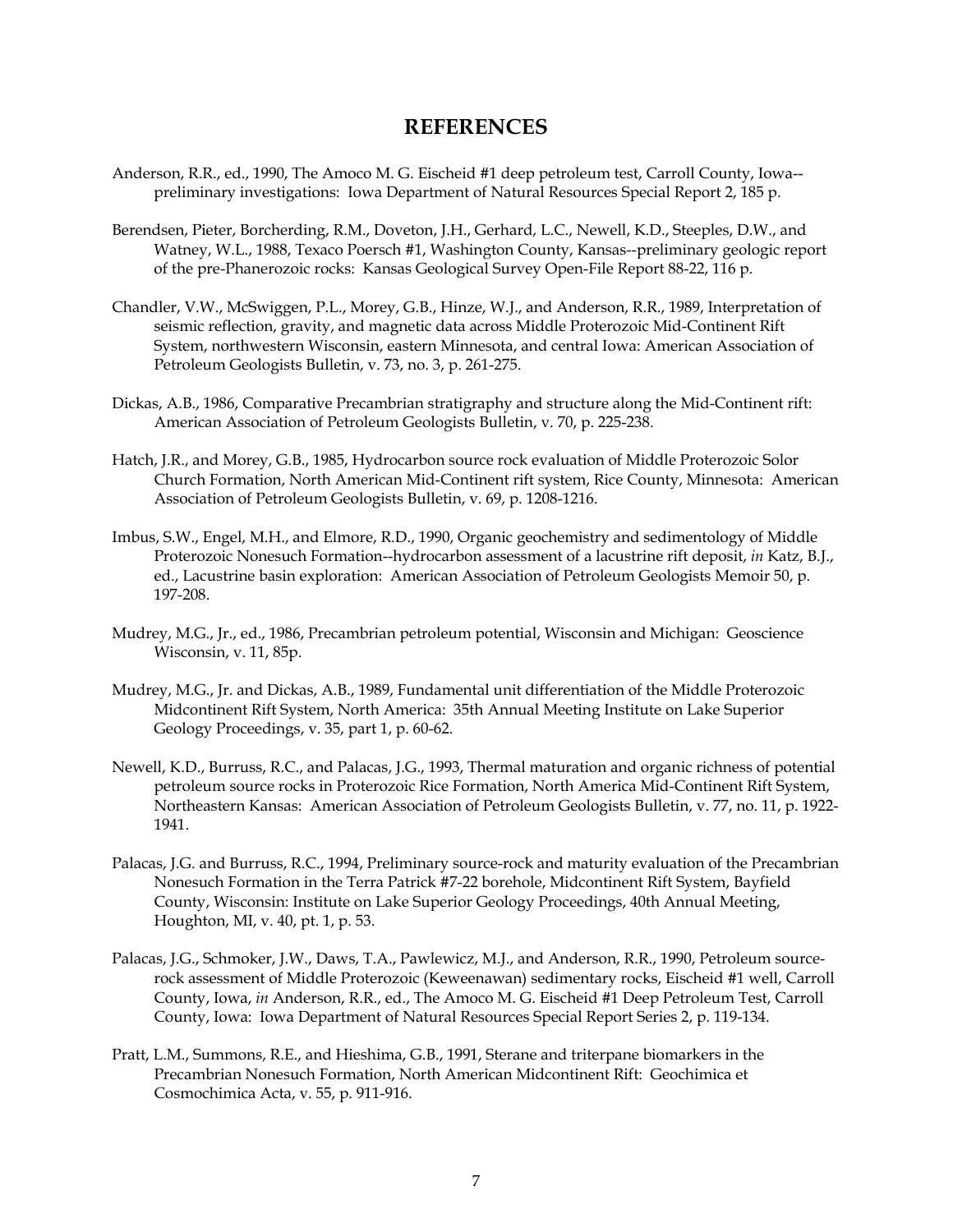- Schmoker, J.W. and Palacas, J.G., 1990, Porosity of Precambrian sandstones in lower portion of the Eischeid #1 well, Carroll County, Iowa, *in* Anderson, R.R., ed., The Amoco M. G. Eischeid #1 Deep Petroleum Test, Carroll County, Iowa: Iowa Department of Natural Resources Special Report Series 2, p. 135-142.
- Wold, R. J., and Hinze, W. J., eds., 1982, Geology and tectonics of the Lake Superior basin: Geological Society of America Memoir 156, 280 p.